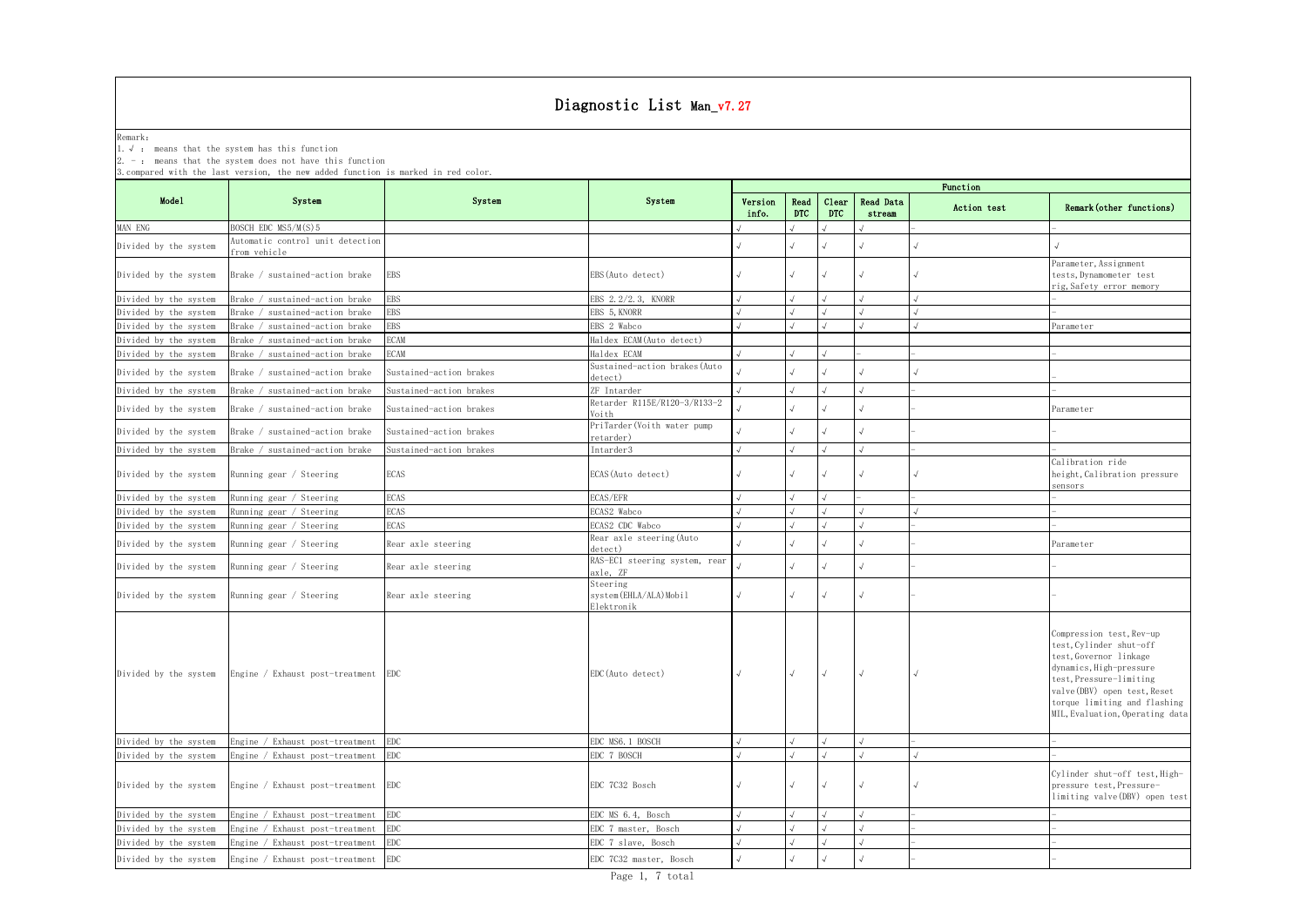|                       |                                                                                                                                                                                                            |                                                                      | Diagnostic List Man_v7.27                                                |                  |                    |                     |                     |             |                                                                                                                                                                                                                                                                                                                                                                            |  |  |  |  |  |
|-----------------------|------------------------------------------------------------------------------------------------------------------------------------------------------------------------------------------------------------|----------------------------------------------------------------------|--------------------------------------------------------------------------|------------------|--------------------|---------------------|---------------------|-------------|----------------------------------------------------------------------------------------------------------------------------------------------------------------------------------------------------------------------------------------------------------------------------------------------------------------------------------------------------------------------------|--|--|--|--|--|
| Remark:               | 1. $\sqrt{ }$ : means that the system has this function<br>$2. -$ : means that the system does not have this function<br>3. compared with the last version, the new added function is marked in red color. |                                                                      |                                                                          |                  |                    |                     |                     |             |                                                                                                                                                                                                                                                                                                                                                                            |  |  |  |  |  |
|                       |                                                                                                                                                                                                            |                                                                      |                                                                          |                  |                    |                     |                     | Function    |                                                                                                                                                                                                                                                                                                                                                                            |  |  |  |  |  |
| Model                 | System                                                                                                                                                                                                     | System                                                               | System                                                                   | Version<br>info. | Read<br><b>DTC</b> | Clear<br><b>DTC</b> | Read Data<br>stream | Action test | Remark (other functions)                                                                                                                                                                                                                                                                                                                                                   |  |  |  |  |  |
| Divided by the system | Engine / Exhaust post-treatment                                                                                                                                                                            | EDC.                                                                 | EDC 7C32 slave, Bosch                                                    |                  |                    |                     |                     |             |                                                                                                                                                                                                                                                                                                                                                                            |  |  |  |  |  |
| Divided by the system | Engine / Exhaust post-treatment                                                                                                                                                                            | CNG gas engine control                                               | Gas ME 7, Bosch                                                          |                  |                    |                     |                     |             |                                                                                                                                                                                                                                                                                                                                                                            |  |  |  |  |  |
| Divided by the system | Engine / Exhaust post-treatment                                                                                                                                                                            | CRT(self-cleaning prarticle<br>filter) MAN(Auto detect)              |                                                                          |                  |                    |                     | $\sqrt{ }$          |             | Evaluation, Rev-up<br>test, Cylinder shut-off<br>test, High-pressure<br>test, Injector test, Pressure-<br>limiting valve (DBV) open<br>test, Particulate<br>filter, Particulate Filter<br>Regeneration Service, HCI<br>system test, Resetting the<br>learned values particle<br>filter differential pressure<br>sensor, Resetting learning<br>values pressure relief valve |  |  |  |  |  |
| Divided by the system | Engine / Exhaust post-treatment                                                                                                                                                                            | CRT(self-cleaning prarticle filter)MAN                               | CRT(self-cleaning prarticle<br>filter) MAN                               |                  |                    |                     |                     |             |                                                                                                                                                                                                                                                                                                                                                                            |  |  |  |  |  |
| Divided by the system | Engine / Exhaust post-treatment                                                                                                                                                                            | CRT(self-cleaning prarticle filter)MAN                               | EDC17                                                                    |                  |                    |                     |                     |             |                                                                                                                                                                                                                                                                                                                                                                            |  |  |  |  |  |
| Divided by the system | Engine / Exhaust post-treatment                                                                                                                                                                            | CRT(self-cleaning prarticle filter)MAN                               | EGC4                                                                     |                  |                    |                     |                     |             |                                                                                                                                                                                                                                                                                                                                                                            |  |  |  |  |  |
| Divided by the system | Engine / Exhaust post-treatment                                                                                                                                                                            | AdBlue system                                                        | AdBlue system (Auto detect)                                              |                  | $\sqrt{ }$         | $\sqrt{ }$          | $\sqrt{ }$          |             | Initial startup, Adblue<br>metering module test, Checking<br>the air lines (8 bar), Maximum<br>supply module quantity, Empty<br>AdBlue circuit                                                                                                                                                                                                                             |  |  |  |  |  |
| Divided by the system | Engine / Exhaust post-treatment                                                                                                                                                                            | AdBlue system                                                        | DENOX AdBlue system, Bosch                                               |                  |                    |                     |                     |             |                                                                                                                                                                                                                                                                                                                                                                            |  |  |  |  |  |
| Divided by the system | Engine / Exhaust post-treatment                                                                                                                                                                            | AdBlue system                                                        | NONOX AdBlue system, Grundfos                                            |                  |                    |                     |                     |             |                                                                                                                                                                                                                                                                                                                                                                            |  |  |  |  |  |
| Divided by the system | Gearbox / Powertrain                                                                                                                                                                                       | Gearbox                                                              | Gearbox (Auto detect)                                                    |                  |                    |                     |                     |             | <sup>9</sup> arameter                                                                                                                                                                                                                                                                                                                                                      |  |  |  |  |  |
| Divided by the system | Gearbox / Powertrain                                                                                                                                                                                       | Gearbox                                                              | ASTRONIC ZF                                                              |                  |                    |                     |                     |             |                                                                                                                                                                                                                                                                                                                                                                            |  |  |  |  |  |
| Divided by the system | Gearbox / Powertrain                                                                                                                                                                                       | Gearbox                                                              | ASTRONIC mid ZF                                                          |                  |                    |                     |                     |             |                                                                                                                                                                                                                                                                                                                                                                            |  |  |  |  |  |
| Divided by the system | Gearbox / Powertrain                                                                                                                                                                                       | Gearbox                                                              | Ecomat 2/4 ZF                                                            |                  |                    |                     |                     |             |                                                                                                                                                                                                                                                                                                                                                                            |  |  |  |  |  |
| Divided by the system | Gearbox / Powertrain                                                                                                                                                                                       | Gearbox                                                              | DIWA.5 Voith Turbo                                                       |                  |                    |                     |                     |             |                                                                                                                                                                                                                                                                                                                                                                            |  |  |  |  |  |
| Divided by the system | Gearbox / Powertrain                                                                                                                                                                                       | Hydro Drive MAN                                                      | Hydro Drive MAN (Auto detect)                                            |                  |                    |                     |                     |             |                                                                                                                                                                                                                                                                                                                                                                            |  |  |  |  |  |
| Divided by the system | Gearbox / Powertrain                                                                                                                                                                                       | Hydro Drive MAN                                                      | Hydro Drive MAN                                                          |                  |                    |                     |                     |             |                                                                                                                                                                                                                                                                                                                                                                            |  |  |  |  |  |
| Divided by the system | Gearbox / Powertrain                                                                                                                                                                                       | WSK                                                                  | WSK (Auto detect)                                                        |                  |                    |                     |                     |             |                                                                                                                                                                                                                                                                                                                                                                            |  |  |  |  |  |
| Divided by the system | Gearbox / Powertrain                                                                                                                                                                                       | WSK                                                                  | Torque converter and clutch<br>system TC2 ZF                             |                  |                    |                     |                     |             |                                                                                                                                                                                                                                                                                                                                                                            |  |  |  |  |  |
| Divided by the system | Gearbox / Powertrain                                                                                                                                                                                       | VSM                                                                  | VSM SVDO                                                                 |                  |                    |                     |                     |             |                                                                                                                                                                                                                                                                                                                                                                            |  |  |  |  |  |
| Divided by the system | Gearbox / Powertrain                                                                                                                                                                                       | VSM                                                                  | TIPMATIC 3                                                               |                  |                    |                     |                     |             |                                                                                                                                                                                                                                                                                                                                                                            |  |  |  |  |  |
| Divided by the system | Climate control / auxiliary<br>heaters                                                                                                                                                                     | Air-conditioning/auxiliary air-<br>conditioning/heating(Auto detect) |                                                                          |                  |                    |                     |                     |             |                                                                                                                                                                                                                                                                                                                                                                            |  |  |  |  |  |
| Divided by the system | Climate control / auxiliary<br>neaters                                                                                                                                                                     | Air-conditioning / auxiliary air-<br>conditioning / heating          | Behr/GKR air-conditioning<br>ontrol                                      |                  |                    |                     |                     |             |                                                                                                                                                                                                                                                                                                                                                                            |  |  |  |  |  |
| Divided by the system | Climate control / auxiliary<br>neaters                                                                                                                                                                     | Air-conditioning / auxiliary air-<br>conditioning / heating          | Air-conditioning system KR<br>49x Bader                                  |                  |                    |                     |                     |             |                                                                                                                                                                                                                                                                                                                                                                            |  |  |  |  |  |
| Divided by the system | Climate control / auxiliary<br>heaters                                                                                                                                                                     | Air-conditioning / auxiliary air-<br>conditioning / heating          | Heating / air conditioning /<br>auxiliary air conditioning<br>BHTC, Behr |                  |                    |                     | $\sqrt{ }$          |             |                                                                                                                                                                                                                                                                                                                                                                            |  |  |  |  |  |
| Divided by the system | Climate control / auxiliary<br>heaters                                                                                                                                                                     | Air-conditioning / auxiliary air-<br>conditioning / heating          | Independent air-conditioning<br>control unit                             |                  |                    |                     |                     |             |                                                                                                                                                                                                                                                                                                                                                                            |  |  |  |  |  |
| Divided by the system | Climate control / auxiliary<br>heaters                                                                                                                                                                     | Air-conditioning / auxiliary air-<br>conditioning / heating          | Independent air-conditioning<br>control                                  |                  |                    |                     |                     |             |                                                                                                                                                                                                                                                                                                                                                                            |  |  |  |  |  |
|                       |                                                                                                                                                                                                            |                                                                      |                                                                          |                  |                    |                     |                     |             |                                                                                                                                                                                                                                                                                                                                                                            |  |  |  |  |  |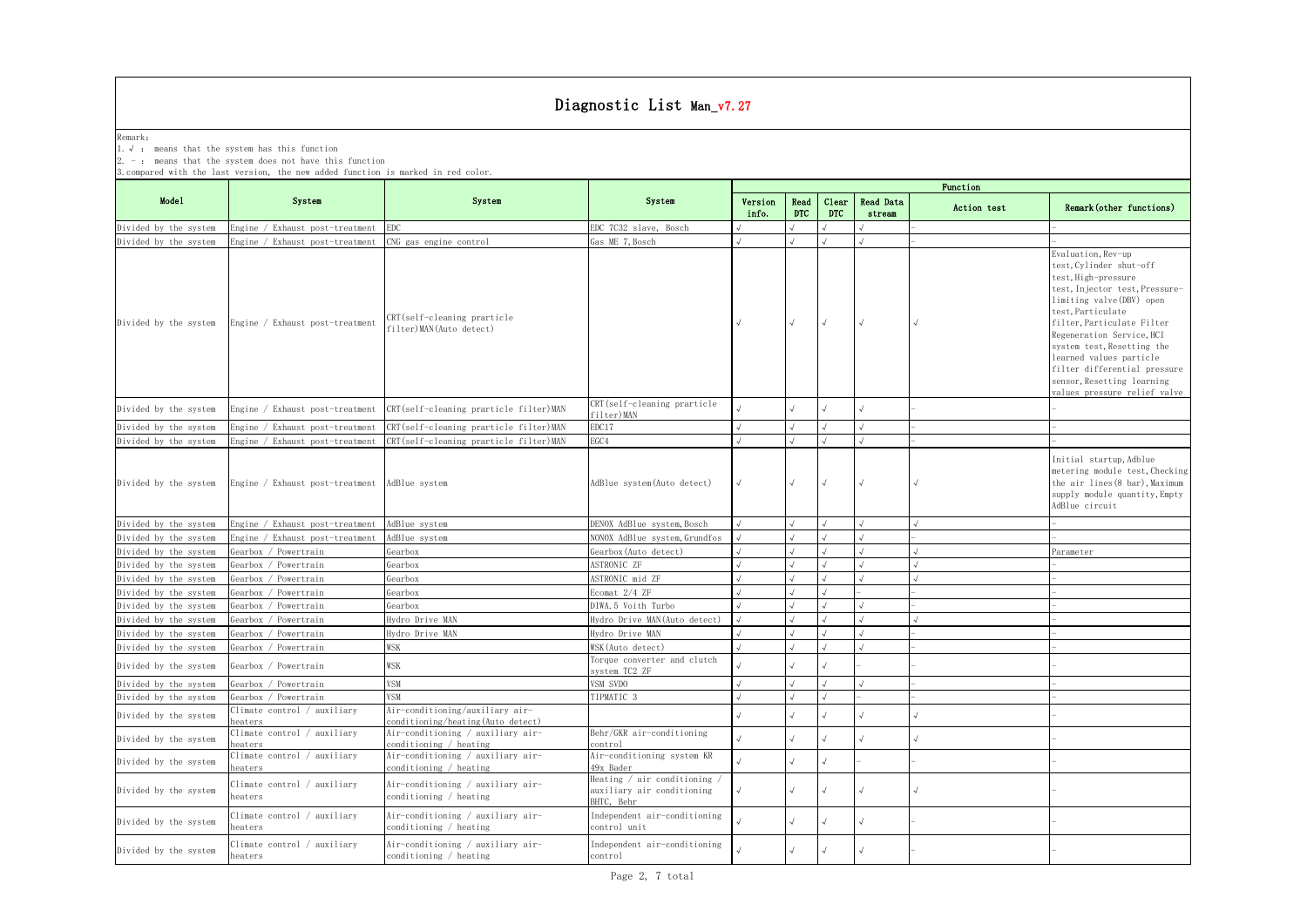|                                                                                               | Diagnostic List Man_v7.27                                                                                             |                                                 |                                                          |                  |                    |                     |                     |             |                                                                                                                                               |  |  |
|-----------------------------------------------------------------------------------------------|-----------------------------------------------------------------------------------------------------------------------|-------------------------------------------------|----------------------------------------------------------|------------------|--------------------|---------------------|---------------------|-------------|-----------------------------------------------------------------------------------------------------------------------------------------------|--|--|
| Remark:                                                                                       | 1. $\sqrt{ }$ : means that the system has this function<br>$2. -$ : means that the system does not have this function |                                                 |                                                          |                  |                    |                     |                     |             |                                                                                                                                               |  |  |
| 3. compared with the last version, the new added function is marked in red color.<br>Function |                                                                                                                       |                                                 |                                                          |                  |                    |                     |                     |             |                                                                                                                                               |  |  |
| Mode1                                                                                         | System                                                                                                                | System                                          | System                                                   | Version<br>info. | Read<br><b>DTC</b> | Clear<br><b>DTC</b> | Read Data<br>stream | Action test | Remark (other functions)                                                                                                                      |  |  |
| Divided by the system                                                                         | Climate control / auxiliary<br>neaters                                                                                | Additional heaters air or water(Auto<br>detect) |                                                          |                  |                    |                     |                     |             |                                                                                                                                               |  |  |
| Divided by the system                                                                         | Climate control / auxiliary<br>eaters                                                                                 | Additional heaters air or water                 | D1LC- / D3LC Compact,<br>Eberspacher                     |                  |                    |                     |                     |             |                                                                                                                                               |  |  |
| Divided by the system                                                                         | Climate control / auxiliary<br>neaters                                                                                | Additional heaters air or water                 | Air Top 3500 ST, Webasto                                 |                  |                    |                     |                     |             |                                                                                                                                               |  |  |
| Divided by the system                                                                         | Climate control / auxiliary<br>neaters                                                                                | Additional heaters air or water                 | Air Top 3500, Webasto SG 11580                           |                  |                    |                     |                     |             |                                                                                                                                               |  |  |
| Divided by the system                                                                         | Climate control / auxiliary<br>heaters                                                                                | Additional heaters air or water                 | Hydronic D5W, Eberspaecher                               |                  |                    |                     |                     |             |                                                                                                                                               |  |  |
| Divided by the system                                                                         | Climate control / auxiliary<br>neaters                                                                                | Additional heaters air or water                 | Thermo 50, Webasto                                       |                  |                    |                     |                     |             |                                                                                                                                               |  |  |
| Divided by the system                                                                         | Climate control / auxiliary<br>neaters                                                                                | Additional heaters air or water                 | Hydronic 24/30/35,<br>Eberspacher                        |                  |                    | $\sqrt{}$           |                     |             |                                                                                                                                               |  |  |
| Divided by the system                                                                         | Climate control / auxiliary<br>neaters                                                                                | Additional heaters air or water                 | Air Top 3500, Webasto SG 11580<br>old                    |                  |                    |                     |                     |             |                                                                                                                                               |  |  |
| Divided by the system                                                                         | Climate control / auxiliary<br>heaters                                                                                | Additional heaters air or water                 | D1LC-/D3LC<br>Compact (9A), Eberspacher                  |                  |                    |                     |                     |             |                                                                                                                                               |  |  |
| Divided by the system                                                                         | Climate control / auxiliary<br>heaters                                                                                | Additional heaters air or water                 | Thermo S, Spheros                                        |                  |                    |                     |                     |             | Switch heater on/off                                                                                                                          |  |  |
| Divided by the system                                                                         | Climate control / auxiliary<br>heaters                                                                                | Additional heaters air or water                 | Air Top 2000 OEM, Webasto                                |                  |                    | $\sqrt{ }$          |                     |             | Actuator test, Fill fuel line                                                                                                                 |  |  |
| Divided by the system                                                                         | Central computer /<br>instrumentation                                                                                 | Instrumentation (Auto detect)                   |                                                          |                  |                    |                     |                     |             |                                                                                                                                               |  |  |
| Divided by the system                                                                         | Central computer /<br>instrumentation                                                                                 | Instrumentation                                 | VDO-Kienzle instrumentation                              |                  |                    |                     |                     |             |                                                                                                                                               |  |  |
| Divided by the system                                                                         | Central computer /<br>instrumentation                                                                                 | Instrumentation                                 | Instrumentation Stoneridge<br>Electronics                |                  |                    |                     |                     |             |                                                                                                                                               |  |  |
| Divided by the system                                                                         | Central computer /<br>instrumentation                                                                                 | FFR/PTM/MFR (Auto detect)                       |                                                          |                  |                    | $\sqrt{ }$          |                     |             | Accelerator pedal<br>calibration, Roller<br>dynamometer mode, Parameters                                                                      |  |  |
| Divided by the system                                                                         | Central computer /<br>instrumentation                                                                                 | FFR/PTM/MFR                                     | VDO FFR                                                  |                  |                    | $\sqrt{ }$          | $\sqrt{ }$          |             |                                                                                                                                               |  |  |
| Divided by the system                                                                         | $\overline{\text{Central}}$ computer /<br>instrumentation                                                             | ZBR (central on-board computer)                 | CBR II Wabco up to version E5 $\sqrt{}$                  |                  | $\sqrt{ }$         | $\sqrt{ }$          |                     |             |                                                                                                                                               |  |  |
| Divided by the system                                                                         | Central computer /<br>instrumentation                                                                                 | ZBR(central on-board computer)                  | CBR II Wabco from version E6<br>onwards                  |                  |                    |                     |                     |             |                                                                                                                                               |  |  |
| Divided by the system                                                                         | Central computer /<br>instrumentation                                                                                 | <b>ZBRO</b>                                     | ZBRO (Auto detect)                                       |                  | $\sqrt{ }$         | $\sqrt{ }$          |                     |             | CAN switch teach-in, Activate<br>trade show<br>function, Deactivate trade<br>show function, Minimise ZBR032<br>after-running, Simulation trip |  |  |
| Divided by the system                                                                         | Central computer /<br>instrumentation                                                                                 | ZBRO                                            | ZBRO control unit software<br>status 'ZR_103' or earlier |                  |                    |                     |                     |             |                                                                                                                                               |  |  |
| Divided by the system                                                                         | Central computer /<br>instrumentation                                                                                 | ZBRO                                            | ZBRO control unit software<br>status 'ZR_104'            |                  |                    |                     |                     |             |                                                                                                                                               |  |  |
| Divided by the system                                                                         | Central computer /<br>instrumentation                                                                                 | ZBRO                                            | ZBR032                                                   |                  |                    |                     |                     |             |                                                                                                                                               |  |  |
| Divided by the system                                                                         | Central computer /<br>instrumentation                                                                                 | Customer's special module (Auto detect)         |                                                          |                  |                    |                     |                     |             |                                                                                                                                               |  |  |
| Divided by the system                                                                         | Central computer /<br>instrumentation                                                                                 | Customer's special module                       | VDO KSM                                                  |                  |                    |                     |                     |             |                                                                                                                                               |  |  |
| Divided by the system                                                                         | Central computer /<br><i>instrumentation</i>                                                                          | ZFR(Auto detect)                                |                                                          |                  |                    |                     |                     |             | Parameter                                                                                                                                     |  |  |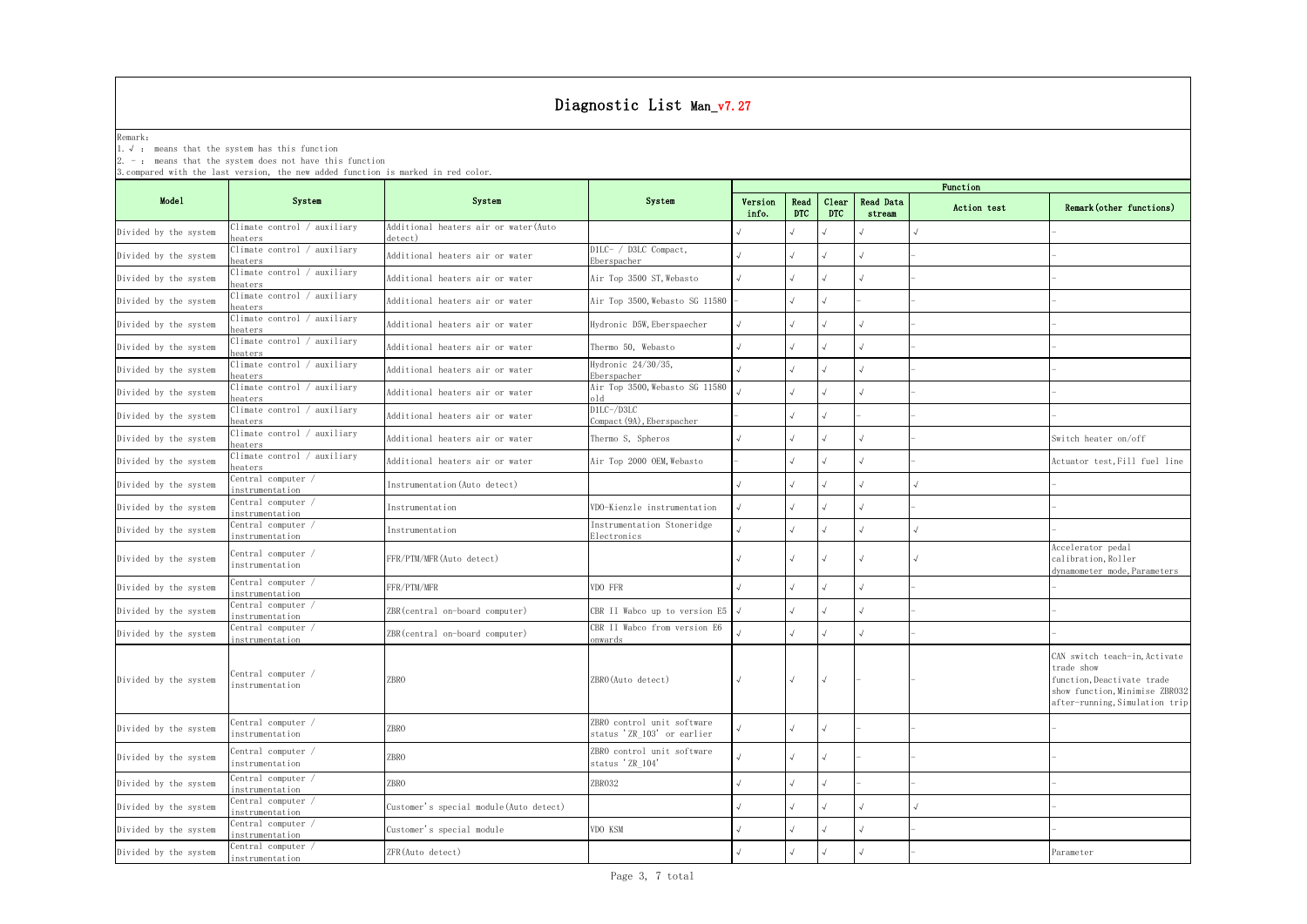|                       |                                                                                                                                                                                                            |                                                               | Diagnostic List Man_v7.27                          |                  |                    |                     |                     |             |                          |
|-----------------------|------------------------------------------------------------------------------------------------------------------------------------------------------------------------------------------------------------|---------------------------------------------------------------|----------------------------------------------------|------------------|--------------------|---------------------|---------------------|-------------|--------------------------|
| Remark:<br>2. - .     | $\therefore$ $\forall$ : means that the system has this function<br>means that the system does not have this function<br>3. compared with the last version, the new added function is marked in red color. |                                                               |                                                    |                  |                    |                     |                     |             |                          |
|                       |                                                                                                                                                                                                            |                                                               |                                                    |                  |                    |                     |                     | Function    |                          |
| Model                 | System                                                                                                                                                                                                     | System                                                        | System                                             | Version<br>info. | Read<br><b>DTC</b> | Clear<br><b>DTC</b> | Read Data<br>stream | Action test | Remark (other functions) |
| Divided by the system | Central computer /<br>instrumentation                                                                                                                                                                      | ZFR                                                           | ZFR MAN                                            |                  |                    |                     |                     |             |                          |
| Divided by the system | Central computer /<br>instrumentation                                                                                                                                                                      | ZFR                                                           | PTM                                                |                  |                    |                     |                     |             |                          |
| Divided by the system | Central computer /<br>instrumentation                                                                                                                                                                      | ZFR                                                           | Engine management<br>computer (MFR)                |                  |                    |                     |                     |             |                          |
| Divided by the system | Central computer /<br>instrumentation                                                                                                                                                                      | FFR Step 12                                                   |                                                    |                  |                    |                     |                     |             |                          |
| Divided by the system | Central computer /<br>instrumentation                                                                                                                                                                      | Wabco ZBR II (Auto detect)                                    |                                                    |                  |                    |                     |                     |             | Calibration              |
| Divided by the system | Central computer /<br>instrumentation                                                                                                                                                                      | Wabco ZBR II                                                  |                                                    |                  |                    |                     |                     |             |                          |
| Divided by the system | Comfort / assistance / safety<br>systems                                                                                                                                                                   | ACC MAN                                                       | ACC MAN (Auto detect)                              |                  |                    |                     |                     |             |                          |
| Divided by the system | Comfort / assistance / safety<br>systems                                                                                                                                                                   | ACC MAN                                                       | ACC MAN                                            |                  |                    |                     |                     |             |                          |
| Divided by the system | Comfort / assistance / safety<br>systems                                                                                                                                                                   | LGS (Lane Guard System)                                       | LGS(Auto detect)                                   |                  |                    |                     |                     |             |                          |
| Divided by the system | Comfort / assistance / safety<br>systems                                                                                                                                                                   | LGS (Lane Guard System)                                       | LGS ITERIS                                         |                  |                    |                     |                     |             |                          |
| Divided by the system | Comfort / assistance / safety<br>systems                                                                                                                                                                   | Tire Pressure Monitor (TPM) Wabco                             | Tire Pressure<br>Monitor (TPM) Wabco               |                  |                    |                     |                     |             |                          |
| Divided by the system | Comfort / assistance / safety<br>systems                                                                                                                                                                   | Telematik Boardmodul (TBM)OHB                                 | Telematik<br>Boardmodul (TBM) OHB (Auto<br>detect) |                  |                    |                     |                     |             | Parameter                |
| Divided by the system | assistance / safety<br>Comfort /<br>svstems                                                                                                                                                                | Telematik Boardmodul (TBM) OHB                                | [elematik Boardmodul(TBM)OHB                       |                  |                    |                     |                     |             |                          |
| Divided by the system | Comfort / assistance / safety<br>systems                                                                                                                                                                   | Door modules                                                  | Door modules (Auto detect)                         |                  |                    |                     | $\sqrt{ }$          |             |                          |
| Divided by the system | Comfort / assistance / safety<br>systems                                                                                                                                                                   | Door modules                                                  | Berifors door module                               |                  |                    |                     |                     |             |                          |
| Divided by the system | Comfort / assistance / safety<br>svstems                                                                                                                                                                   | Door modules                                                  | Door module TRW                                    | J                |                    |                     | $\sqrt{ }$          |             |                          |
| Divided by the system | Comfort / assistance / safety<br>systems                                                                                                                                                                   | Universal mobile phone<br>preparation (UHV) FwD (Auto detect) |                                                    |                  |                    |                     |                     |             |                          |
| Divided by the system | Comfort / assistance / safety<br>systems                                                                                                                                                                   | Universal mobile phone preparation (UHV) FwD                  |                                                    |                  |                    |                     |                     |             |                          |
| Divided by the system | Comfort / assistance / safety<br>systems                                                                                                                                                                   | Radar sensor                                                  | Radar sensor                                       |                  |                    |                     |                     |             |                          |
| Divided by the system | Comfort / assistance / safety<br>systems                                                                                                                                                                   | Airbag                                                        | BOSCH Airbag                                       |                  |                    |                     |                     |             |                          |
| Divided by the system | Central computer, marine and<br>auxiliary engines                                                                                                                                                          | Ship vehicle management<br>computer (SFFR) (Auto detect)      |                                                    |                  |                    |                     |                     |             |                          |
| Divided by the system | Central computer, marine and<br>auxiliary engines                                                                                                                                                          | Ship vehicle management computer (SFFR)                       | Ship vehicle management<br>computer (SFFR)         |                  |                    |                     |                     |             |                          |
| Divided by the system | Central computer, marine and<br>auxiliary engines                                                                                                                                                          | MAN Marine Diagnose System (Auto detect)                      |                                                    |                  |                    |                     |                     |             |                          |
| Divided by the system | Central computer, marine and<br>auxiliary engines                                                                                                                                                          | MAN Marine Diagnose System                                    | MAN Marine Diagnose<br>System (MMDS)               |                  |                    | √                   | $\sqrt{2}$          |             |                          |
| Divided by the system | Central computer, marine and<br>auxiliary engines                                                                                                                                                          | $\rm{EDC}$                                                    | EDC MS6. 1 BOSCH                                   |                  |                    |                     | $\sqrt{ }$          |             |                          |
| Divided by the system | Central computer, marine and<br>auxiliary engines                                                                                                                                                          | $\rm{EDC}$                                                    | EDC 7 BOSCH                                        |                  |                    |                     |                     |             |                          |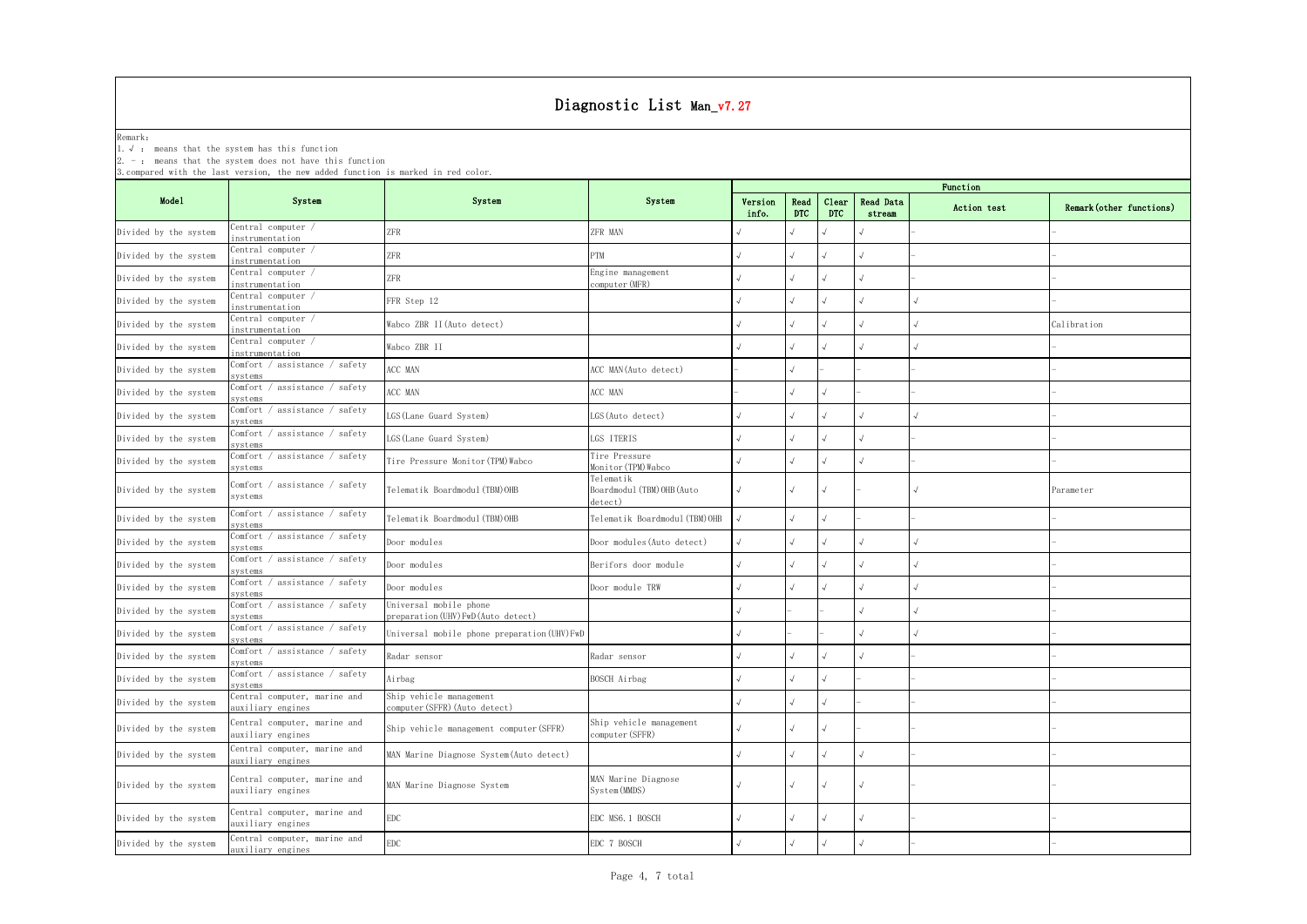|                       |                                                                                                                                                 |                                                            | Diagnostic List Man_v7.27                    |            |            |            |           |             |                                                                                                                                                                                                                                        |
|-----------------------|-------------------------------------------------------------------------------------------------------------------------------------------------|------------------------------------------------------------|----------------------------------------------|------------|------------|------------|-----------|-------------|----------------------------------------------------------------------------------------------------------------------------------------------------------------------------------------------------------------------------------------|
| Remark:               |                                                                                                                                                 |                                                            |                                              |            |            |            |           |             |                                                                                                                                                                                                                                        |
|                       | 1. $\sqrt{ }$ : means that the system has this function                                                                                         |                                                            |                                              |            |            |            |           |             |                                                                                                                                                                                                                                        |
|                       | 2. $-$ : means that the system does not have this function<br>3. compared with the last version, the new added function is marked in red color. |                                                            |                                              |            |            |            |           |             |                                                                                                                                                                                                                                        |
|                       |                                                                                                                                                 |                                                            |                                              |            |            |            |           | Function    |                                                                                                                                                                                                                                        |
| Model                 | System                                                                                                                                          | System                                                     | System                                       | Version    | Read       | Clear      | Read Data |             |                                                                                                                                                                                                                                        |
|                       |                                                                                                                                                 |                                                            |                                              | info.      | <b>DTC</b> | <b>DTC</b> | stream    | Action test | Remark (other functions)                                                                                                                                                                                                               |
| Divided by the system | Central computer, marine and                                                                                                                    | <b>EDC</b>                                                 | EDC 7C32 Bosch                               |            |            |            |           |             |                                                                                                                                                                                                                                        |
|                       | auxiliary engines                                                                                                                               |                                                            |                                              |            |            |            |           |             |                                                                                                                                                                                                                                        |
| Divided by the system | Central computer, marine and<br>auxiliary engines                                                                                               | ${\rm EDC}$                                                | EDC MS 6.4, Bosch                            |            |            |            |           |             |                                                                                                                                                                                                                                        |
| Divided by the system | Central computer, marine and<br>auxiliary engines                                                                                               | ${\rm EDC}$                                                | EDC 7 master, Bosch                          |            |            |            |           |             |                                                                                                                                                                                                                                        |
| Divided by the system | Central computer, marine and                                                                                                                    | ${\rm EDC}$                                                | EDC 7 slave, Bosch                           |            |            |            |           |             |                                                                                                                                                                                                                                        |
|                       | auxiliary engines<br>Central computer, marine and                                                                                               | ${\rm EDC}$                                                | EDC 7C32 master, Bosch                       |            |            |            |           |             |                                                                                                                                                                                                                                        |
| Divided by the system | auxiliary engines<br>Central computer, marine and                                                                                               |                                                            |                                              |            |            |            |           |             |                                                                                                                                                                                                                                        |
| Divided by the system | auxiliary engines                                                                                                                               | ${\rm EDC}$                                                | EDC 7C32 slave, Bosch                        |            |            |            |           |             |                                                                                                                                                                                                                                        |
| Divided by the system | Central computer, marine and<br>auxiliary engines                                                                                               | CNG gas engine control (Auto detect)                       |                                              |            |            |            |           |             |                                                                                                                                                                                                                                        |
| Divided by the system | Central computer, marine and                                                                                                                    | CNG gas engine control                                     | Gas ME 7, Bosch                              |            |            |            |           |             |                                                                                                                                                                                                                                        |
| Divided by the system | auxiliary engines<br>Central computer, marine and                                                                                               | FFR/PTM/MFR                                                | VDO FFR                                      |            |            |            |           |             |                                                                                                                                                                                                                                        |
| Divided by the system | auxiliary engines<br>Central computer, marine and                                                                                               | FFR/PTM/MFR                                                | PTM                                          |            |            |            |           |             |                                                                                                                                                                                                                                        |
|                       | auxiliary engines<br>Central computer, marine and                                                                                               |                                                            | Engine management                            |            |            |            |           |             |                                                                                                                                                                                                                                        |
| Divided by the system | auxiliary engines                                                                                                                               | FFR/PTM/MFR                                                | computer(MFR)                                |            |            |            |           |             |                                                                                                                                                                                                                                        |
| Divided by the system | Hybrid components                                                                                                                               | EMU (Auto detect)                                          |                                              |            |            |            |           |             |                                                                                                                                                                                                                                        |
| Divided by the system | Hybrid components                                                                                                                               | <b>EMU</b>                                                 | EMU Energy Managment Uint                    |            |            |            |           |             |                                                                                                                                                                                                                                        |
| Divided by the system | Hybrid components                                                                                                                               | Vehicle electrical system power<br>converter (Auto detect) |                                              |            |            |            |           |             | Parameter                                                                                                                                                                                                                              |
| Divided by the system | Hybrid components                                                                                                                               | Vehicle electrical system power converter                  | Vehicle electrical system<br>power converter |            |            |            |           |             |                                                                                                                                                                                                                                        |
| Divided by the system | lybrid components                                                                                                                               | MT-Gateway                                                 | MT-Gateway                                   |            |            |            |           |             |                                                                                                                                                                                                                                        |
| Divided by the system | Hybrid components                                                                                                                               | UltraCap Management (Auto detect)                          |                                              |            |            |            |           |             |                                                                                                                                                                                                                                        |
| Divided by the system | Hybrid components                                                                                                                               | UltraCap Management                                        | UCM Ultracap-Management                      | $\sqrt{ }$ |            | $\sqrt{ }$ | । √       |             |                                                                                                                                                                                                                                        |
| Divided by the system | Hybrid components                                                                                                                               | Wechselrichter (Auto detect)                               |                                              |            |            |            |           |             |                                                                                                                                                                                                                                        |
| Divided by the system | Hybrid components                                                                                                                               | Wechselrichter                                             | Wechselrichter                               |            |            |            |           |             |                                                                                                                                                                                                                                        |
| Divided by the system | Hybrid components                                                                                                                               | DICO (Auto detect)                                         |                                              |            |            |            |           |             | Inverter identification                                                                                                                                                                                                                |
| Divided by the system | Hybrid components                                                                                                                               | <b>DICO</b>                                                | DICO Siemens                                 |            |            |            |           |             |                                                                                                                                                                                                                                        |
| Divided by the system | MAN Engine (Latin America)                                                                                                                      | EDC ENGINE                                                 |                                              |            | $\sqrt{ }$ | $\sqrt{ }$ |           |             | Compression test, Rev-up<br>test, Cylinder shut-off<br>test, Governor linkage<br>dynamics, High-pressure<br>test, Pressure-limiting<br>valve (DBV) open test, Reset<br>torque limiting and flashing<br>MIL, Evaluation, Operating data |
| Divided by vehicle    | E 2000                                                                                                                                          | Braking force support                                      | Voith VERA R115E                             |            |            |            |           |             |                                                                                                                                                                                                                                        |
| Divided by vehicle    | E 2000 Evolution                                                                                                                                | Braking force support                                      | Voith VERA R115E                             |            |            |            |           |             |                                                                                                                                                                                                                                        |
| Divided by vehicle    | E 2000 Evolution                                                                                                                                | Diesel injection system                                    | BOSCH EDC MS 6.1                             |            |            |            |           |             |                                                                                                                                                                                                                                        |
| Divided by vehicle    | F 90                                                                                                                                            | Braking force support                                      | Voith VERA R115E                             |            |            |            |           |             |                                                                                                                                                                                                                                        |
| Divided by vehicle    | 2000                                                                                                                                            | Diesel injection system                                    | BOSCH EDC MS 5                               |            |            |            |           |             |                                                                                                                                                                                                                                        |
| Divided by vehicle    | LE 2000                                                                                                                                         | Diesel injection system                                    | BOSCH EDC MS 6.4                             |            |            |            |           |             |                                                                                                                                                                                                                                        |
| Divided by vehicle    | LE 2000                                                                                                                                         | Diesel injection system                                    | BOSCH EDC MS 6.4 VERSION                     |            |            |            |           |             |                                                                                                                                                                                                                                        |
|                       |                                                                                                                                                 |                                                            |                                              |            |            |            |           |             |                                                                                                                                                                                                                                        |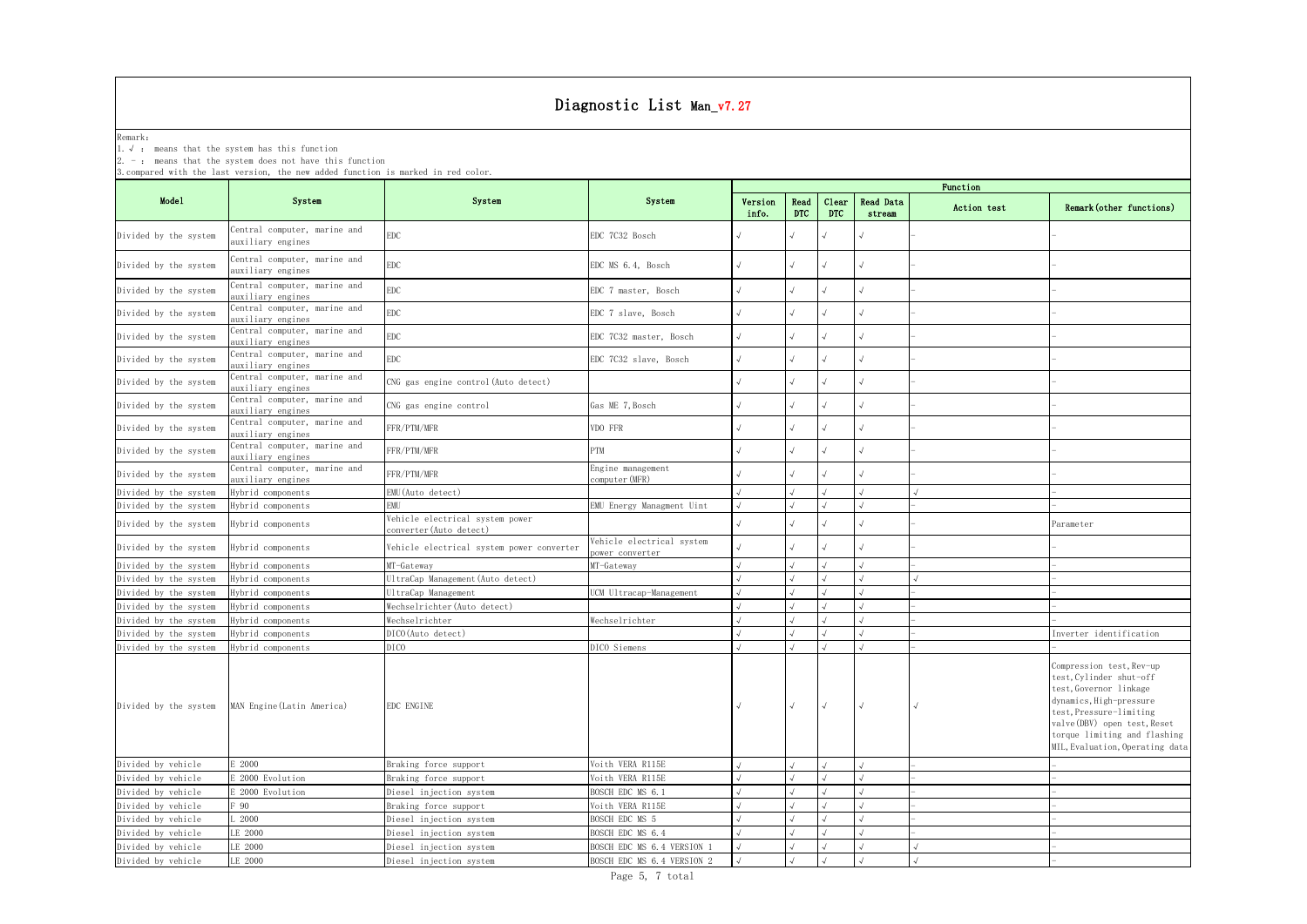| 1. $\sqrt{ }$ : means that the system has this function<br>$2. -$ : means that the system does not have this function<br>Function<br>Mode1<br>System<br>System<br>System<br>Read Data<br>Version<br>Read<br>Clear<br>Remark (other functions)<br>Action test<br><b>DTC</b><br><b>DTC</b><br>info.<br>stream<br>M 2000<br>Voith VERA R115E<br>Braking force support<br>M 2000<br>BOSCH EDC MS 5<br>Diesel injection system<br>M 2000 L<br>Voith VERA R115E<br>Braking force support<br>M 2000 L Evolution<br>Voith VERA R115E<br>Braking force support<br>M 2000 M<br>Voith VERA R115E<br>Braking force support<br>M 90<br>Voith VERA R115E<br>Braking force support<br>ME 2000<br>BOSCH EDC MS 6.4<br>Diesel injection system<br>$T G - A$<br>Wabco Car PC<br>computer<br>$TG - A$<br>Diesel injection system<br>BOSCH EDC 7<br>$TG-A$<br>Diesel injection system<br>BOSCH EDC MS 6.1<br>$TG-A$<br>Knorr EBS 4 $\times$ 2<br>EBS<br>Knorr EBS $6 \times 2$ (Third<br>$TG-A$<br>EBS<br>Intermediate axle)<br>Knorr EBS $6 \times 2$ (the third<br>$TG-A$<br><b>EBS</b><br>dragging axle)<br>$TG - A$<br>EBS<br>Knorr EBS 6 $\times$ 4<br>$TG - A$<br>EBS<br>Knorr EBS 8 $\times$ 4<br>$TG - A$<br>Knorr EBS Auto H88<br>EBS<br>$TG - A$<br>Knorr EBS Auto H95<br>EBS<br>VDO FFR auto $-$ engine<br>$TG - A$<br>Engine $-$ Auto adjustment<br>(navigator)<br>$TG - A$<br>EBS 2.3, KNORR<br>$TG - A$<br>ECAS2 Wabco<br>$TG-A$<br>EDC 7 BOSCH<br>$TG - A$<br>FFR Step 10 VDO<br>$TG - A$<br>Wabco ZBR II<br>Divided by vehicle<br>$TG-A$<br>Berifors door module<br>$T G - A$<br>Behr/GKR air-conditioning control<br>Stoneridge Electronics Highline<br>$TG - A$<br>instrumentation<br>$T G-M$<br>EBS 2, WABCO<br>Parameter<br>$T G-M$<br>ECAS2 Wabco<br>$TG-M$<br>ASTRONIC mid ZF<br>$T G-M$<br>EDC7C32 V44, BOSCH<br>$T G-M$<br>FFR Step 12<br>$T G-M$<br>Wabco ZBR II<br>$T G-M$<br>Berifors door module<br>$T G-M$<br>Behr/GKR air-conditioning control<br>$T G-M$<br>Instrumentation Stoneridge Electronics<br>$TG-S$<br>PTM<br>$TG-S$<br>ECAS2 Wabco<br>$TG-S$<br>DENOX AdBlue system V28 SOP, Bosch<br>$TG-S$<br>EDC 7C32 V35. BOSCH<br>$TG-S$<br>Wabco ZBR II<br>$TG-S$<br>Door module TRW<br>$TG-S$<br>EBS 5, KNORR<br>$TG-S$<br>ASTRONIC ZF<br>$TG-S$<br>universal mobile phone preparation (UHV) FwD |                                                                                   |  |  | Diagnostic List Man_v7.27 |  |  |  |  |  |  |  |  |  |  |
|--------------------------------------------------------------------------------------------------------------------------------------------------------------------------------------------------------------------------------------------------------------------------------------------------------------------------------------------------------------------------------------------------------------------------------------------------------------------------------------------------------------------------------------------------------------------------------------------------------------------------------------------------------------------------------------------------------------------------------------------------------------------------------------------------------------------------------------------------------------------------------------------------------------------------------------------------------------------------------------------------------------------------------------------------------------------------------------------------------------------------------------------------------------------------------------------------------------------------------------------------------------------------------------------------------------------------------------------------------------------------------------------------------------------------------------------------------------------------------------------------------------------------------------------------------------------------------------------------------------------------------------------------------------------------------------------------------------------------------------------------------------------------------------------------------------------------------------------------------------------------------------------------------------------------------------------------------------------------------------------------------------------------------------------------------------------------------------------------------------------------------------------------------------------------------------------------------------------------------------------------------------------------------------------------------------|-----------------------------------------------------------------------------------|--|--|---------------------------|--|--|--|--|--|--|--|--|--|--|
|                                                                                                                                                                                                                                                                                                                                                                                                                                                                                                                                                                                                                                                                                                                                                                                                                                                                                                                                                                                                                                                                                                                                                                                                                                                                                                                                                                                                                                                                                                                                                                                                                                                                                                                                                                                                                                                                                                                                                                                                                                                                                                                                                                                                                                                                                                              |                                                                                   |  |  |                           |  |  |  |  |  |  |  |  |  |  |
|                                                                                                                                                                                                                                                                                                                                                                                                                                                                                                                                                                                                                                                                                                                                                                                                                                                                                                                                                                                                                                                                                                                                                                                                                                                                                                                                                                                                                                                                                                                                                                                                                                                                                                                                                                                                                                                                                                                                                                                                                                                                                                                                                                                                                                                                                                              | Remark:                                                                           |  |  |                           |  |  |  |  |  |  |  |  |  |  |
|                                                                                                                                                                                                                                                                                                                                                                                                                                                                                                                                                                                                                                                                                                                                                                                                                                                                                                                                                                                                                                                                                                                                                                                                                                                                                                                                                                                                                                                                                                                                                                                                                                                                                                                                                                                                                                                                                                                                                                                                                                                                                                                                                                                                                                                                                                              |                                                                                   |  |  |                           |  |  |  |  |  |  |  |  |  |  |
|                                                                                                                                                                                                                                                                                                                                                                                                                                                                                                                                                                                                                                                                                                                                                                                                                                                                                                                                                                                                                                                                                                                                                                                                                                                                                                                                                                                                                                                                                                                                                                                                                                                                                                                                                                                                                                                                                                                                                                                                                                                                                                                                                                                                                                                                                                              | 3. compared with the last version, the new added function is marked in red color. |  |  |                           |  |  |  |  |  |  |  |  |  |  |
|                                                                                                                                                                                                                                                                                                                                                                                                                                                                                                                                                                                                                                                                                                                                                                                                                                                                                                                                                                                                                                                                                                                                                                                                                                                                                                                                                                                                                                                                                                                                                                                                                                                                                                                                                                                                                                                                                                                                                                                                                                                                                                                                                                                                                                                                                                              |                                                                                   |  |  |                           |  |  |  |  |  |  |  |  |  |  |
|                                                                                                                                                                                                                                                                                                                                                                                                                                                                                                                                                                                                                                                                                                                                                                                                                                                                                                                                                                                                                                                                                                                                                                                                                                                                                                                                                                                                                                                                                                                                                                                                                                                                                                                                                                                                                                                                                                                                                                                                                                                                                                                                                                                                                                                                                                              |                                                                                   |  |  |                           |  |  |  |  |  |  |  |  |  |  |
|                                                                                                                                                                                                                                                                                                                                                                                                                                                                                                                                                                                                                                                                                                                                                                                                                                                                                                                                                                                                                                                                                                                                                                                                                                                                                                                                                                                                                                                                                                                                                                                                                                                                                                                                                                                                                                                                                                                                                                                                                                                                                                                                                                                                                                                                                                              | Divided by vehicle                                                                |  |  |                           |  |  |  |  |  |  |  |  |  |  |
|                                                                                                                                                                                                                                                                                                                                                                                                                                                                                                                                                                                                                                                                                                                                                                                                                                                                                                                                                                                                                                                                                                                                                                                                                                                                                                                                                                                                                                                                                                                                                                                                                                                                                                                                                                                                                                                                                                                                                                                                                                                                                                                                                                                                                                                                                                              | Divided by vehicle                                                                |  |  |                           |  |  |  |  |  |  |  |  |  |  |
|                                                                                                                                                                                                                                                                                                                                                                                                                                                                                                                                                                                                                                                                                                                                                                                                                                                                                                                                                                                                                                                                                                                                                                                                                                                                                                                                                                                                                                                                                                                                                                                                                                                                                                                                                                                                                                                                                                                                                                                                                                                                                                                                                                                                                                                                                                              | Divided by vehicle                                                                |  |  |                           |  |  |  |  |  |  |  |  |  |  |
|                                                                                                                                                                                                                                                                                                                                                                                                                                                                                                                                                                                                                                                                                                                                                                                                                                                                                                                                                                                                                                                                                                                                                                                                                                                                                                                                                                                                                                                                                                                                                                                                                                                                                                                                                                                                                                                                                                                                                                                                                                                                                                                                                                                                                                                                                                              | Divided by vehicle                                                                |  |  |                           |  |  |  |  |  |  |  |  |  |  |
|                                                                                                                                                                                                                                                                                                                                                                                                                                                                                                                                                                                                                                                                                                                                                                                                                                                                                                                                                                                                                                                                                                                                                                                                                                                                                                                                                                                                                                                                                                                                                                                                                                                                                                                                                                                                                                                                                                                                                                                                                                                                                                                                                                                                                                                                                                              | Divided by vehicle                                                                |  |  |                           |  |  |  |  |  |  |  |  |  |  |
|                                                                                                                                                                                                                                                                                                                                                                                                                                                                                                                                                                                                                                                                                                                                                                                                                                                                                                                                                                                                                                                                                                                                                                                                                                                                                                                                                                                                                                                                                                                                                                                                                                                                                                                                                                                                                                                                                                                                                                                                                                                                                                                                                                                                                                                                                                              | Divided by vehicle                                                                |  |  |                           |  |  |  |  |  |  |  |  |  |  |
|                                                                                                                                                                                                                                                                                                                                                                                                                                                                                                                                                                                                                                                                                                                                                                                                                                                                                                                                                                                                                                                                                                                                                                                                                                                                                                                                                                                                                                                                                                                                                                                                                                                                                                                                                                                                                                                                                                                                                                                                                                                                                                                                                                                                                                                                                                              | Divided by vehicle                                                                |  |  |                           |  |  |  |  |  |  |  |  |  |  |
|                                                                                                                                                                                                                                                                                                                                                                                                                                                                                                                                                                                                                                                                                                                                                                                                                                                                                                                                                                                                                                                                                                                                                                                                                                                                                                                                                                                                                                                                                                                                                                                                                                                                                                                                                                                                                                                                                                                                                                                                                                                                                                                                                                                                                                                                                                              | Divided by vehicle                                                                |  |  |                           |  |  |  |  |  |  |  |  |  |  |
|                                                                                                                                                                                                                                                                                                                                                                                                                                                                                                                                                                                                                                                                                                                                                                                                                                                                                                                                                                                                                                                                                                                                                                                                                                                                                                                                                                                                                                                                                                                                                                                                                                                                                                                                                                                                                                                                                                                                                                                                                                                                                                                                                                                                                                                                                                              | Divided by vehicle                                                                |  |  |                           |  |  |  |  |  |  |  |  |  |  |
|                                                                                                                                                                                                                                                                                                                                                                                                                                                                                                                                                                                                                                                                                                                                                                                                                                                                                                                                                                                                                                                                                                                                                                                                                                                                                                                                                                                                                                                                                                                                                                                                                                                                                                                                                                                                                                                                                                                                                                                                                                                                                                                                                                                                                                                                                                              | Divided by vehicle                                                                |  |  |                           |  |  |  |  |  |  |  |  |  |  |
|                                                                                                                                                                                                                                                                                                                                                                                                                                                                                                                                                                                                                                                                                                                                                                                                                                                                                                                                                                                                                                                                                                                                                                                                                                                                                                                                                                                                                                                                                                                                                                                                                                                                                                                                                                                                                                                                                                                                                                                                                                                                                                                                                                                                                                                                                                              | Divided by vehicle                                                                |  |  |                           |  |  |  |  |  |  |  |  |  |  |
|                                                                                                                                                                                                                                                                                                                                                                                                                                                                                                                                                                                                                                                                                                                                                                                                                                                                                                                                                                                                                                                                                                                                                                                                                                                                                                                                                                                                                                                                                                                                                                                                                                                                                                                                                                                                                                                                                                                                                                                                                                                                                                                                                                                                                                                                                                              | Divided by vehicle                                                                |  |  |                           |  |  |  |  |  |  |  |  |  |  |
|                                                                                                                                                                                                                                                                                                                                                                                                                                                                                                                                                                                                                                                                                                                                                                                                                                                                                                                                                                                                                                                                                                                                                                                                                                                                                                                                                                                                                                                                                                                                                                                                                                                                                                                                                                                                                                                                                                                                                                                                                                                                                                                                                                                                                                                                                                              |                                                                                   |  |  |                           |  |  |  |  |  |  |  |  |  |  |
|                                                                                                                                                                                                                                                                                                                                                                                                                                                                                                                                                                                                                                                                                                                                                                                                                                                                                                                                                                                                                                                                                                                                                                                                                                                                                                                                                                                                                                                                                                                                                                                                                                                                                                                                                                                                                                                                                                                                                                                                                                                                                                                                                                                                                                                                                                              | Divided by vehicle                                                                |  |  |                           |  |  |  |  |  |  |  |  |  |  |
|                                                                                                                                                                                                                                                                                                                                                                                                                                                                                                                                                                                                                                                                                                                                                                                                                                                                                                                                                                                                                                                                                                                                                                                                                                                                                                                                                                                                                                                                                                                                                                                                                                                                                                                                                                                                                                                                                                                                                                                                                                                                                                                                                                                                                                                                                                              | Divided by vehicle                                                                |  |  |                           |  |  |  |  |  |  |  |  |  |  |
|                                                                                                                                                                                                                                                                                                                                                                                                                                                                                                                                                                                                                                                                                                                                                                                                                                                                                                                                                                                                                                                                                                                                                                                                                                                                                                                                                                                                                                                                                                                                                                                                                                                                                                                                                                                                                                                                                                                                                                                                                                                                                                                                                                                                                                                                                                              | Divided by vehicle                                                                |  |  |                           |  |  |  |  |  |  |  |  |  |  |
|                                                                                                                                                                                                                                                                                                                                                                                                                                                                                                                                                                                                                                                                                                                                                                                                                                                                                                                                                                                                                                                                                                                                                                                                                                                                                                                                                                                                                                                                                                                                                                                                                                                                                                                                                                                                                                                                                                                                                                                                                                                                                                                                                                                                                                                                                                              | Divided by vehicle                                                                |  |  |                           |  |  |  |  |  |  |  |  |  |  |
|                                                                                                                                                                                                                                                                                                                                                                                                                                                                                                                                                                                                                                                                                                                                                                                                                                                                                                                                                                                                                                                                                                                                                                                                                                                                                                                                                                                                                                                                                                                                                                                                                                                                                                                                                                                                                                                                                                                                                                                                                                                                                                                                                                                                                                                                                                              | Divided by vehicle                                                                |  |  |                           |  |  |  |  |  |  |  |  |  |  |
|                                                                                                                                                                                                                                                                                                                                                                                                                                                                                                                                                                                                                                                                                                                                                                                                                                                                                                                                                                                                                                                                                                                                                                                                                                                                                                                                                                                                                                                                                                                                                                                                                                                                                                                                                                                                                                                                                                                                                                                                                                                                                                                                                                                                                                                                                                              | Divided by vehicle                                                                |  |  |                           |  |  |  |  |  |  |  |  |  |  |
|                                                                                                                                                                                                                                                                                                                                                                                                                                                                                                                                                                                                                                                                                                                                                                                                                                                                                                                                                                                                                                                                                                                                                                                                                                                                                                                                                                                                                                                                                                                                                                                                                                                                                                                                                                                                                                                                                                                                                                                                                                                                                                                                                                                                                                                                                                              | Divided by vehicle                                                                |  |  |                           |  |  |  |  |  |  |  |  |  |  |
|                                                                                                                                                                                                                                                                                                                                                                                                                                                                                                                                                                                                                                                                                                                                                                                                                                                                                                                                                                                                                                                                                                                                                                                                                                                                                                                                                                                                                                                                                                                                                                                                                                                                                                                                                                                                                                                                                                                                                                                                                                                                                                                                                                                                                                                                                                              | Divided by vehicle                                                                |  |  |                           |  |  |  |  |  |  |  |  |  |  |
|                                                                                                                                                                                                                                                                                                                                                                                                                                                                                                                                                                                                                                                                                                                                                                                                                                                                                                                                                                                                                                                                                                                                                                                                                                                                                                                                                                                                                                                                                                                                                                                                                                                                                                                                                                                                                                                                                                                                                                                                                                                                                                                                                                                                                                                                                                              | Divided by vehicle                                                                |  |  |                           |  |  |  |  |  |  |  |  |  |  |
|                                                                                                                                                                                                                                                                                                                                                                                                                                                                                                                                                                                                                                                                                                                                                                                                                                                                                                                                                                                                                                                                                                                                                                                                                                                                                                                                                                                                                                                                                                                                                                                                                                                                                                                                                                                                                                                                                                                                                                                                                                                                                                                                                                                                                                                                                                              | Divided by vehicle                                                                |  |  |                           |  |  |  |  |  |  |  |  |  |  |
|                                                                                                                                                                                                                                                                                                                                                                                                                                                                                                                                                                                                                                                                                                                                                                                                                                                                                                                                                                                                                                                                                                                                                                                                                                                                                                                                                                                                                                                                                                                                                                                                                                                                                                                                                                                                                                                                                                                                                                                                                                                                                                                                                                                                                                                                                                              | Divided by vehicle                                                                |  |  |                           |  |  |  |  |  |  |  |  |  |  |
|                                                                                                                                                                                                                                                                                                                                                                                                                                                                                                                                                                                                                                                                                                                                                                                                                                                                                                                                                                                                                                                                                                                                                                                                                                                                                                                                                                                                                                                                                                                                                                                                                                                                                                                                                                                                                                                                                                                                                                                                                                                                                                                                                                                                                                                                                                              |                                                                                   |  |  |                           |  |  |  |  |  |  |  |  |  |  |
|                                                                                                                                                                                                                                                                                                                                                                                                                                                                                                                                                                                                                                                                                                                                                                                                                                                                                                                                                                                                                                                                                                                                                                                                                                                                                                                                                                                                                                                                                                                                                                                                                                                                                                                                                                                                                                                                                                                                                                                                                                                                                                                                                                                                                                                                                                              | Divided by vehicle                                                                |  |  |                           |  |  |  |  |  |  |  |  |  |  |
|                                                                                                                                                                                                                                                                                                                                                                                                                                                                                                                                                                                                                                                                                                                                                                                                                                                                                                                                                                                                                                                                                                                                                                                                                                                                                                                                                                                                                                                                                                                                                                                                                                                                                                                                                                                                                                                                                                                                                                                                                                                                                                                                                                                                                                                                                                              | Divided by vehicle                                                                |  |  |                           |  |  |  |  |  |  |  |  |  |  |
|                                                                                                                                                                                                                                                                                                                                                                                                                                                                                                                                                                                                                                                                                                                                                                                                                                                                                                                                                                                                                                                                                                                                                                                                                                                                                                                                                                                                                                                                                                                                                                                                                                                                                                                                                                                                                                                                                                                                                                                                                                                                                                                                                                                                                                                                                                              | Divided by vehicle                                                                |  |  |                           |  |  |  |  |  |  |  |  |  |  |
|                                                                                                                                                                                                                                                                                                                                                                                                                                                                                                                                                                                                                                                                                                                                                                                                                                                                                                                                                                                                                                                                                                                                                                                                                                                                                                                                                                                                                                                                                                                                                                                                                                                                                                                                                                                                                                                                                                                                                                                                                                                                                                                                                                                                                                                                                                              | Divided by vehicle                                                                |  |  |                           |  |  |  |  |  |  |  |  |  |  |
|                                                                                                                                                                                                                                                                                                                                                                                                                                                                                                                                                                                                                                                                                                                                                                                                                                                                                                                                                                                                                                                                                                                                                                                                                                                                                                                                                                                                                                                                                                                                                                                                                                                                                                                                                                                                                                                                                                                                                                                                                                                                                                                                                                                                                                                                                                              | Divided by vehicle                                                                |  |  |                           |  |  |  |  |  |  |  |  |  |  |
|                                                                                                                                                                                                                                                                                                                                                                                                                                                                                                                                                                                                                                                                                                                                                                                                                                                                                                                                                                                                                                                                                                                                                                                                                                                                                                                                                                                                                                                                                                                                                                                                                                                                                                                                                                                                                                                                                                                                                                                                                                                                                                                                                                                                                                                                                                              | Divided by vehicle                                                                |  |  |                           |  |  |  |  |  |  |  |  |  |  |
|                                                                                                                                                                                                                                                                                                                                                                                                                                                                                                                                                                                                                                                                                                                                                                                                                                                                                                                                                                                                                                                                                                                                                                                                                                                                                                                                                                                                                                                                                                                                                                                                                                                                                                                                                                                                                                                                                                                                                                                                                                                                                                                                                                                                                                                                                                              | Divided by vehicle                                                                |  |  |                           |  |  |  |  |  |  |  |  |  |  |
|                                                                                                                                                                                                                                                                                                                                                                                                                                                                                                                                                                                                                                                                                                                                                                                                                                                                                                                                                                                                                                                                                                                                                                                                                                                                                                                                                                                                                                                                                                                                                                                                                                                                                                                                                                                                                                                                                                                                                                                                                                                                                                                                                                                                                                                                                                              | Divided by vehicle                                                                |  |  |                           |  |  |  |  |  |  |  |  |  |  |
|                                                                                                                                                                                                                                                                                                                                                                                                                                                                                                                                                                                                                                                                                                                                                                                                                                                                                                                                                                                                                                                                                                                                                                                                                                                                                                                                                                                                                                                                                                                                                                                                                                                                                                                                                                                                                                                                                                                                                                                                                                                                                                                                                                                                                                                                                                              | Divided by vehicle                                                                |  |  |                           |  |  |  |  |  |  |  |  |  |  |
|                                                                                                                                                                                                                                                                                                                                                                                                                                                                                                                                                                                                                                                                                                                                                                                                                                                                                                                                                                                                                                                                                                                                                                                                                                                                                                                                                                                                                                                                                                                                                                                                                                                                                                                                                                                                                                                                                                                                                                                                                                                                                                                                                                                                                                                                                                              | Divided by vehicle                                                                |  |  |                           |  |  |  |  |  |  |  |  |  |  |
|                                                                                                                                                                                                                                                                                                                                                                                                                                                                                                                                                                                                                                                                                                                                                                                                                                                                                                                                                                                                                                                                                                                                                                                                                                                                                                                                                                                                                                                                                                                                                                                                                                                                                                                                                                                                                                                                                                                                                                                                                                                                                                                                                                                                                                                                                                              | Divided by vehicle                                                                |  |  |                           |  |  |  |  |  |  |  |  |  |  |
|                                                                                                                                                                                                                                                                                                                                                                                                                                                                                                                                                                                                                                                                                                                                                                                                                                                                                                                                                                                                                                                                                                                                                                                                                                                                                                                                                                                                                                                                                                                                                                                                                                                                                                                                                                                                                                                                                                                                                                                                                                                                                                                                                                                                                                                                                                              | Divided by vehicle                                                                |  |  |                           |  |  |  |  |  |  |  |  |  |  |
|                                                                                                                                                                                                                                                                                                                                                                                                                                                                                                                                                                                                                                                                                                                                                                                                                                                                                                                                                                                                                                                                                                                                                                                                                                                                                                                                                                                                                                                                                                                                                                                                                                                                                                                                                                                                                                                                                                                                                                                                                                                                                                                                                                                                                                                                                                              | Divided by vehicle                                                                |  |  |                           |  |  |  |  |  |  |  |  |  |  |
|                                                                                                                                                                                                                                                                                                                                                                                                                                                                                                                                                                                                                                                                                                                                                                                                                                                                                                                                                                                                                                                                                                                                                                                                                                                                                                                                                                                                                                                                                                                                                                                                                                                                                                                                                                                                                                                                                                                                                                                                                                                                                                                                                                                                                                                                                                              | Divided by vehicle                                                                |  |  |                           |  |  |  |  |  |  |  |  |  |  |
|                                                                                                                                                                                                                                                                                                                                                                                                                                                                                                                                                                                                                                                                                                                                                                                                                                                                                                                                                                                                                                                                                                                                                                                                                                                                                                                                                                                                                                                                                                                                                                                                                                                                                                                                                                                                                                                                                                                                                                                                                                                                                                                                                                                                                                                                                                              | Divided by vehicle                                                                |  |  |                           |  |  |  |  |  |  |  |  |  |  |
|                                                                                                                                                                                                                                                                                                                                                                                                                                                                                                                                                                                                                                                                                                                                                                                                                                                                                                                                                                                                                                                                                                                                                                                                                                                                                                                                                                                                                                                                                                                                                                                                                                                                                                                                                                                                                                                                                                                                                                                                                                                                                                                                                                                                                                                                                                              | Divided by vehicle                                                                |  |  |                           |  |  |  |  |  |  |  |  |  |  |
|                                                                                                                                                                                                                                                                                                                                                                                                                                                                                                                                                                                                                                                                                                                                                                                                                                                                                                                                                                                                                                                                                                                                                                                                                                                                                                                                                                                                                                                                                                                                                                                                                                                                                                                                                                                                                                                                                                                                                                                                                                                                                                                                                                                                                                                                                                              | Divided by vehicle                                                                |  |  |                           |  |  |  |  |  |  |  |  |  |  |
|                                                                                                                                                                                                                                                                                                                                                                                                                                                                                                                                                                                                                                                                                                                                                                                                                                                                                                                                                                                                                                                                                                                                                                                                                                                                                                                                                                                                                                                                                                                                                                                                                                                                                                                                                                                                                                                                                                                                                                                                                                                                                                                                                                                                                                                                                                              | Divided by vehicle                                                                |  |  |                           |  |  |  |  |  |  |  |  |  |  |
|                                                                                                                                                                                                                                                                                                                                                                                                                                                                                                                                                                                                                                                                                                                                                                                                                                                                                                                                                                                                                                                                                                                                                                                                                                                                                                                                                                                                                                                                                                                                                                                                                                                                                                                                                                                                                                                                                                                                                                                                                                                                                                                                                                                                                                                                                                              | Divided by vehicle                                                                |  |  |                           |  |  |  |  |  |  |  |  |  |  |
|                                                                                                                                                                                                                                                                                                                                                                                                                                                                                                                                                                                                                                                                                                                                                                                                                                                                                                                                                                                                                                                                                                                                                                                                                                                                                                                                                                                                                                                                                                                                                                                                                                                                                                                                                                                                                                                                                                                                                                                                                                                                                                                                                                                                                                                                                                              | Divided by vehicle                                                                |  |  |                           |  |  |  |  |  |  |  |  |  |  |